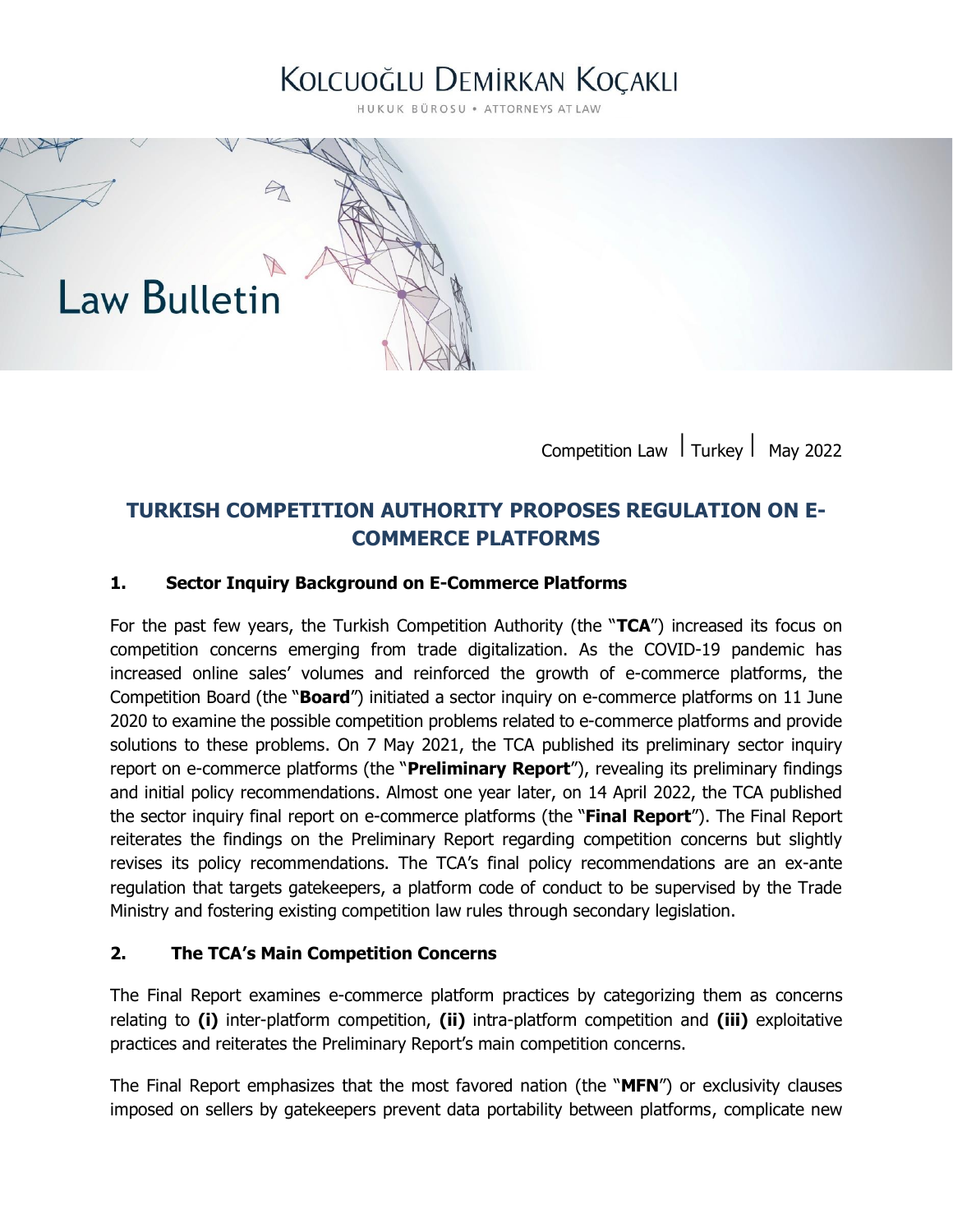entry and growth of competitors and thus decrease inter-platform competition. The Final Report's main concern regarding intra-platform competition is self-preferencing; in other words, hybrid ecommerce platforms' tendency to favor their own products or services over their competitors (i.e, third-party sellers using the platform). According to the Final Report, such self-preferencing may occur by prioritizing the e-commerce platform's own products in the listing/sorting algorithms, using third party sellers' data to promote the platform's own products, providing advantage to the sellers that use the platform's other services, such as e-wallet or shipping. Lastly, the Final Report reiterates that e-commerce platforms' practices may exploit consumers and third-party sellers. Excessive collection of consumer data and breaches of confidentiality, information asymmetry, and unfair trade terms imposed on third-party sellers are listed among the concerns relating to ecommerce platforms' exploitative practices.

To demonstrate that the concerns raised in the Preliminary Report remain valid, the Final Report analyzes recent developments in the market since the Preliminary Report's publication. In this regard, the Report contains a very detailed overview of the current state of the market, including precise data of retail e-commerce development, internet penetration rate, internet usage intensity and financial inclusion. According to these data, e-commerce volume in Turkey has increased by 66% between 2019 and 2020, and by 75.6% in the first six months of 2021, compared to the same period of the previous year. Indeed, the Report emphasizes that e-commerce platforms are the driving force behind e-commerce volume growth, indicating that in 2020 and in the first 6 months of 2021, between approximately 96% and 97% of the businesses operating in tradecommerce sold through these platforms.

One concern stated in the Preliminary Report was the threat of increased concentration due to mergers between e-commerce platforms and killer acquisitions. The Final Report mentions the Getir's acquisition of N11 to stress the increasing concentration of the market and to support the concern relating to the increased concentration level. It is worth mentioning that the Getir/N11 acquisition was unconditionally cleared by the TCA.

The Report refers to the TCA's decision to launch an investigation against Trendyol, the largest ecommerce platform in Turkey, which was found to interfere with algorithms and overuse thirdparty sellers' data to favor its own brands/activities. The decision imposed interim measures requiring Trendyol **(i)** to cease its practices that provide an advantage to its own products and services over its competitors, and/or that will lead to discrimination between the sellers in its marketplace, **(ii)** not to share or use any data obtained from marketplace activities to favor its own products and services, and **(iii)** to store the parametrical and structural changes made through algorithms, software source codes that are developed specifically for internal use and user access logs, user authorization logs and administrator supervision logs used in business processes for a period of at least eight years.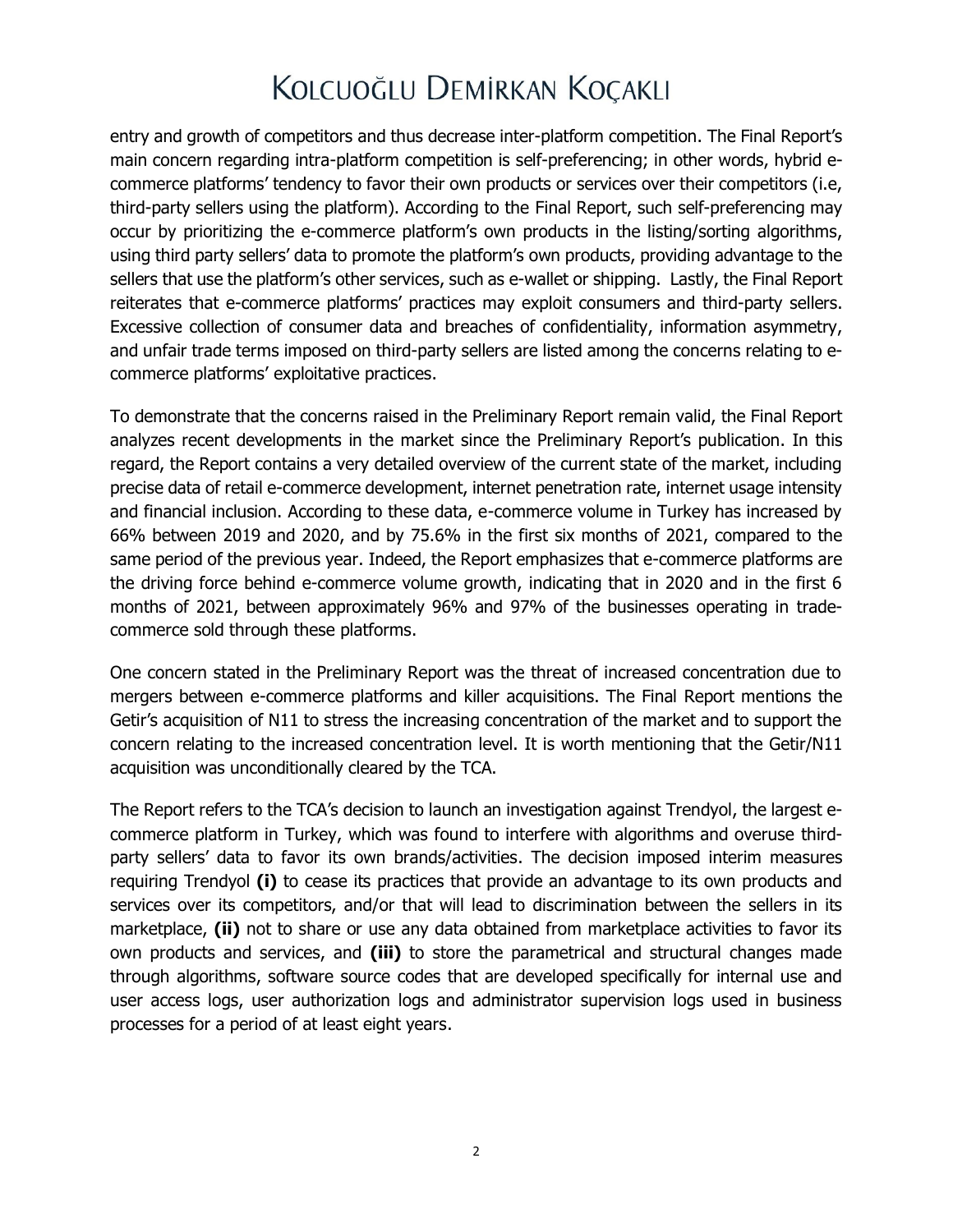#### **3. The TCA's Final Policy Recommendations**

The Final Report's policy recommendations are comprised of three pillars:

- Ex-ante regulation targeting gatekeepers;
- The platform code of conduct; and
- Strengthening secondary legislation.

#### **(a) Ex-Ante Regulation Targeting Gatekeepers**

The Final Report proposes the introduction of an ex-ante regulation targeting gatekeepers' anticompetitive practices. The Final Report states that the TCA is currently working on such legislative proposal that is envisaged to be finalized soon.

The Final Report restates the Preliminary Report's suggested set of rules:

- Not imposing a contractual or de facto-wide MFN clause on the sellers;
- Avoiding the use of non-public data that is produced through third-party sellers' activities, and which compete with the platform's own products;
- Not favoring their own products in the listing;
- Not creating any technical or behavioral barriers to transfer third-party sellers' or consumers' data to other platforms:
- Providing free, effective, quality and real-time access to performance tools to third-party sellers; and
- Providing sellers with free, effective, quality and real-time access to their own data on the platform and the data produced from these platforms.

The Final Report states that in addition to the above-listed obligations, the TCA's legislative study aims to impose certain obligations **(i)** to prevent big market players from implementing exclusivity clauses, **(ii)** to ensure platform services' horizontal and vertical interoperability, and **(iii)** to establish platform transparency by providing sufficient information to commercial users on the scope, quality and performance of basic and ancillary platform services and pricing principles.

The Preliminary Report's recommendation to introduce mandatory notification for all the acquisitions made through e-commerce platforms regardless of the turnover thresholds is not indicated in the Final Report since the merger control rules have been revised to catch killer acquisitions in the digital sector. Thus, according to Communiqué No. 2022/2 on Amending Communiqué No. 2010/4 Concerning the Mergers and Acquisitions Requiring the Turkish Competition Board's Approval published in the Official Gazette on 4 March 2022, the local turnover threshold will not apply to technology companies' acquisitions (such as e-commerce platforms and fin-tech companies) that operate in the Turkish geographical market, are engaged in R&D activities or provide services in Turkey. Therefore, a technology company acquisition will trigger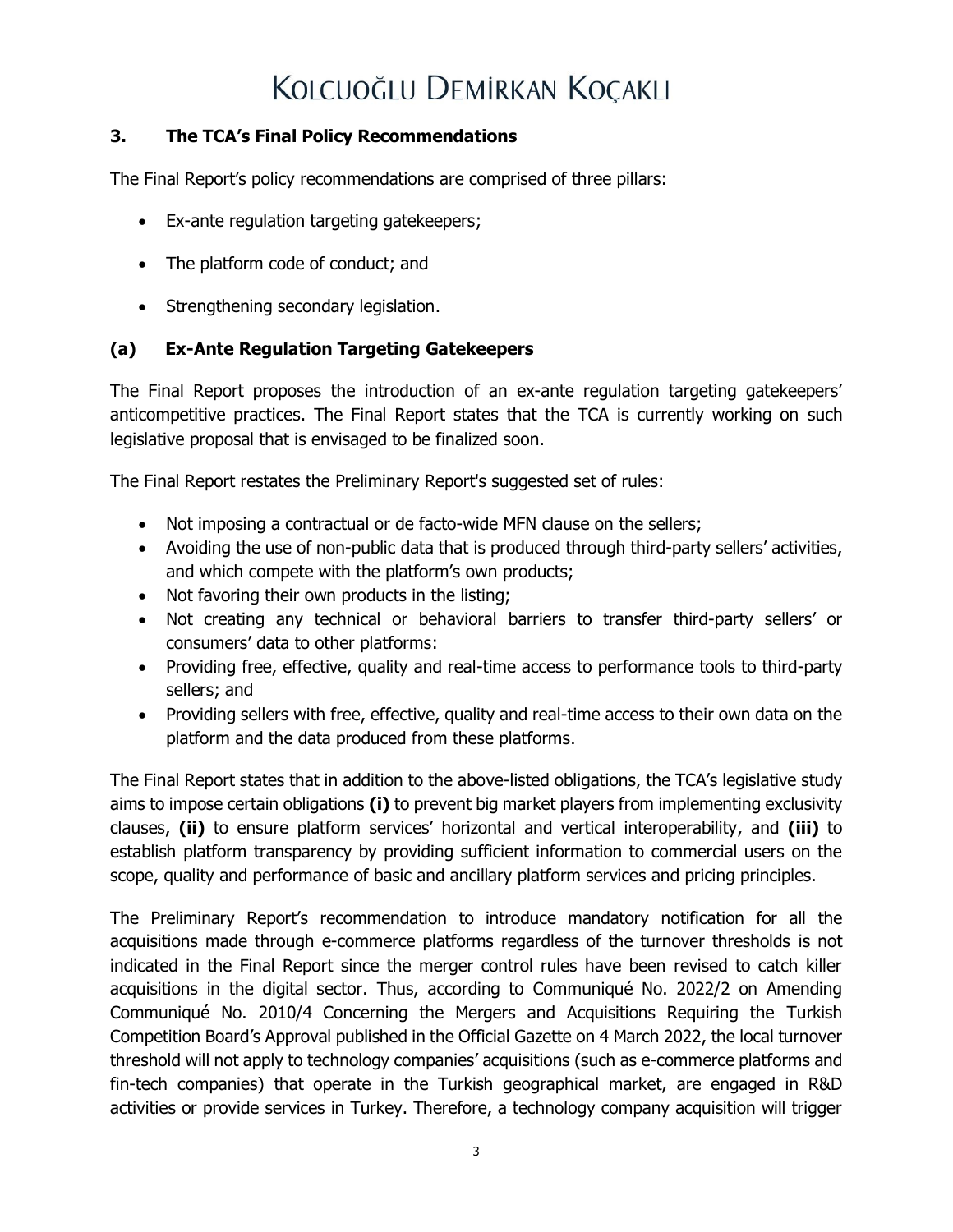a merger filing in Turkey even if the target company has zero turnover. The amendment came into force on 4 May 2022 and will trigger more scrutiny on e-commerce platforms' acquisitions.

### **(b) The Platform Code of Conduct**

According to the Final Report, the asymmetric bargaining power between e-commerce platforms and platform services' commercial users may subject commercial users to unfair trade terms. The Final Report states that unfair trade terms are not to be included in the ex-ante regulation and suggests the adoption of a "Platform Code of Conduct."

The Report explains that this asymmetry in bargaining powers may not only be due to the dominant position of e-commerce platforms but may also be a result of the sellers' loyalty to the latter. Therefore, the Report considers that this specific policy recommendation should be applied in a broader sense by including e-commerce platforms that are not in a dominant position and should be implemented by the relevant Ministries such as the Trade Ministry. The TCA's suggestion of a Platform Code of Conduct is a soft law instrument that would guide e-commerce platforms on best practices. On the other hand, the Trade Ministry is currently working on a legislative proposal that includes rules to balance the sellers' asymmetric bargaining power and e-commerce platforms. However, the details and the scope of the proposal are not yet public.

### **(c) Strengthening of the Secondary Legislation**

The TCA emphasizes that the tendency for rapid concentration in digital markets calls for stricter implementation of the existing competition law rules. According to the Final Report, as MFN and exclusivity clauses may have more restrictive effects on competition, the secondary legislation should consider these issues.

The TCA states that the secondary legislation should also be strengthened to avoid the exploitative practices of e-commerce platforms. Within this context, the Final Report states that secondary legislation clarifying how exploitative practices of e-commerce platforms, such as consumer data over-collection, confidentiality breaches, benefiting from consumers' information asymmetry and unfair contractual and trade terms should be interpreted within the scope of abuse of dominance.

### **4. Conclusion**

The Final Report demonstrates a comprehensive and diligent approach towards regulating ecommerce platforms. While the developments in the e-commerce sector continue unhindered, the TCA is determined to intervene to increase competition between and within e-commerce platforms. The TCA's suggestion is a policy mix of ex-ante regulation and ex-post application of competition law.

The TCA already introduced specific merger control rules in acquisitions involving e-commerce platforms and changes to other secondary legislation are expected. Although a certain timeline is